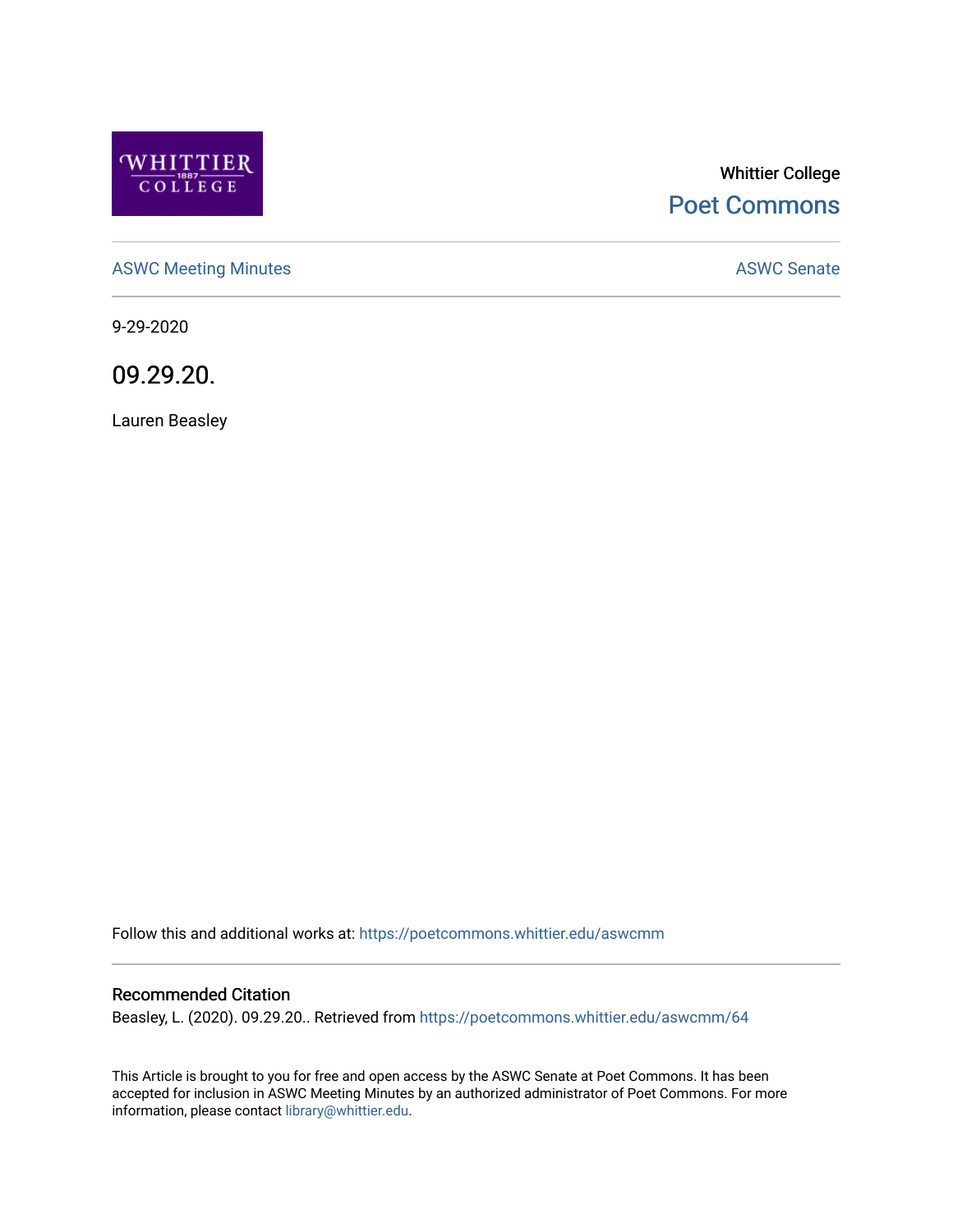



#### **Meeting Minutes for September 29, 2020**

- **I. Meeting is called to order at 5:02**
- **II. Moment of Silence/Inspirational quote**
	- **A.** INSPIRATIONAL QUOTE:
	- **B.** "If not us, who? If not now, when?" -John F. Kennedy Read By: Sen. Torres

#### **III. Mission Statement**

**A.** The ASWC Senate, as the governing body of the Associated Students of Whittier College, is dedicated to the betterment of the college as an institution and as a member of the broader community. The Senate shall assist on-campus clubs and organizations in creating, promoting, and implementing dynamic programs and events that involve students and add value to their educational experience. This body will act as an open forum for students to voice their opinions and desires, always keeping the best interests of the ASWC in mind. In all its actions, the Senate will serve the students first with integrity, dedication, responsibility, and humility.

Read By: Sen. Benn

### **IV. Roll Call – Director Royster**

- **A. Present:** President Eccles, Vice President Brost, Treasurer Estrada, Director Royster, Director Robinson, Senator Falcon-Juengert, Senator Armstrong, Senator Benn, Senator Magana, Senator Lopez, Senator J Torres, Senator D Torres, Senator Iseri, Senator Yamawaki, Senator Garrison, Senator Angileri, Senator Coco, Senator Golden,
- **B. Absent excused:** Senator Perez, Senator Shoech. Secretary Beasley, Senator Saldana
- **C. Unexcused:**

### **V. Minutes Amendment/Approval**

- **A. Approved by:** Sen. Falcon-Juengert
- **B. Seconded by:** Sen. Garrison
- **VI. Public Voice**
	- **A. N/A**

### **VII. President's Message -** *President Eccles*

A. Good evening everyone!

I hope the first couple of days of this week have been treating you well. Firstly I would like to encourage you all to watch the debate tonight after our meeting. It is everyone's duty to be informed and educated when it comes to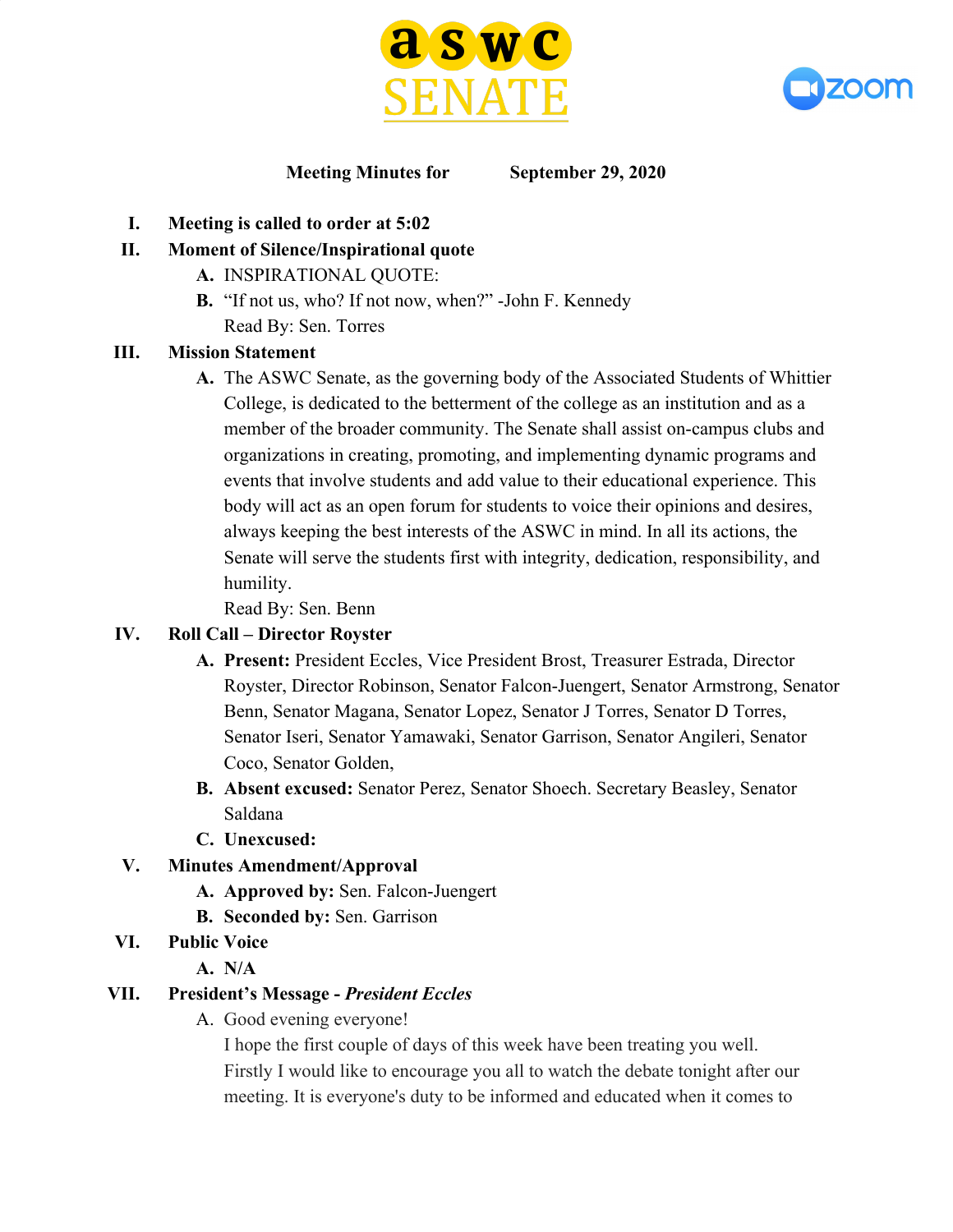



elections. Please listen as unbiasedly as possible and put the same amount of energy into researching your opposing views as you do the views you believe in. Secondly, I want to thank those on the table who are already taking the initiative to step up into leadership roles, those who are already getting right into their work, and those that are continuing to put their constituents and peer's needs above their own. I have no doubt that students will start to see the results of your hard work soon.

Lastly, for any students that are not in a position on our senate table. You have the power to get involved as well. If you have an idea for an event, a bill that helps us advocate for students, or any other idea of who we can serve our students. Please let us know. We can guide you through the how's of requesting funding, getting in contact with staff, faculty, and departments that will be of use. If you want to be in the conversations rather than leading an event, students are more than welcome to join our committee meetings.

The more of you that get involved and help us, the more chance we have of making a serious, impactful, social, and systematic change on our campus. Whether we are finding better ways to teach anti-racism or you just want to throw an event for your pairs to help take their minds off the stresses of life. We want to help you succeed.

Change starts with each and every one of us and so I urge you to reach out, and help us, help you.

Have an amazing week everyone!

#### **VIII. Treasurer's Report -** *Treasurer Estrada*

- **A. General Fund Balance:** \$
- **B. Operational Account Balance:** \$
- **C. Reserve Account Balance:** \$
- **D. Allocated Thus Far:** \$
- **E. First Readings:** \$
- **F. Daily Calendar Considerations:** \$

#### **IX. Constituent Reports**

#### **A. Student Body Representative:** *Sen.* Falcon-Juengert

- 1. Can the senate do anything for students experiencing hardship with the module system?
- 2. How are other senators connecting with your constituents? (I'm using personal social media right now)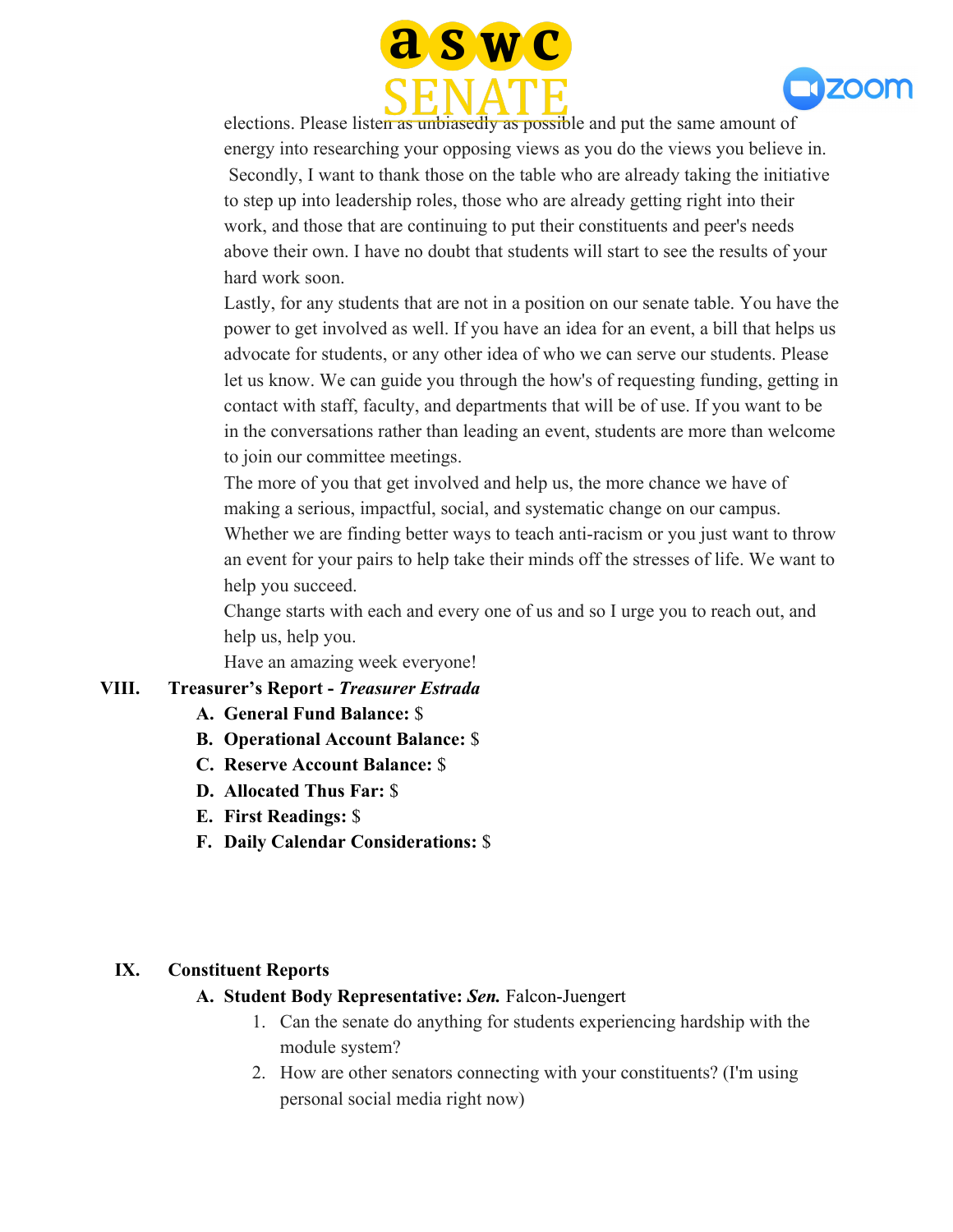



- a) Campus Relations Direcot
- b) Vice President Brost :
- c) Senator Benn: We have definitely talked about the issues, and trying to find ways to reach out to them, we can give as many resources as we can, and sometimes that can become harder than not.
- d) President Eccles the module system is something specific to student life, when students reach out they want something to be done. Senator D Torres has reached out to me and I think Advocacy Committee will be the very first place to the start. Really discerning what there need is and then going from there and getting them to the correct people. For sure see where the motion of going through board and up and being able to take them to the right person. If you want to bring that kind of stuff up in a meeting, we table things in the meeting and then send them to Committees, if anyone has reached out to a student and we will do our best to help that student.
- e) Vice President Brost: What is your purpose, what is your goal, once you all figure out your purpose, your position will become a lot easier.
- f) Senator D Torres: If students want to become more involved, I am working on creating a committee of representatives of all majors on campus. I want to create a council where they can have direct conversations with faculty like Sal Johnston, even if it just provides students with a platform, even if it is just to express their feelings about the module system it's important. We need to hear others' persepectives and its important.
- g) Senator Falcon Juengert: yes they see that something is not working within the module system, we see a problem but we don't have the ability to give them the answer
- h) President Eccles: Doing things, finding the need, and doing things based on the need. I have had a meeting with Bruce, we are the bridge between students and admin, what I want to get out of this semester. Is that we are the bridge now, and for whatever reason, students are not involved now. Think about some ideas of how they can fix it, try to get people involved so that in turn they become self-sufficient. Because we are leaders we take the time, we bring things up and we take the time to bring things up,. Maybe we are the bridge now but in the future, we don't have to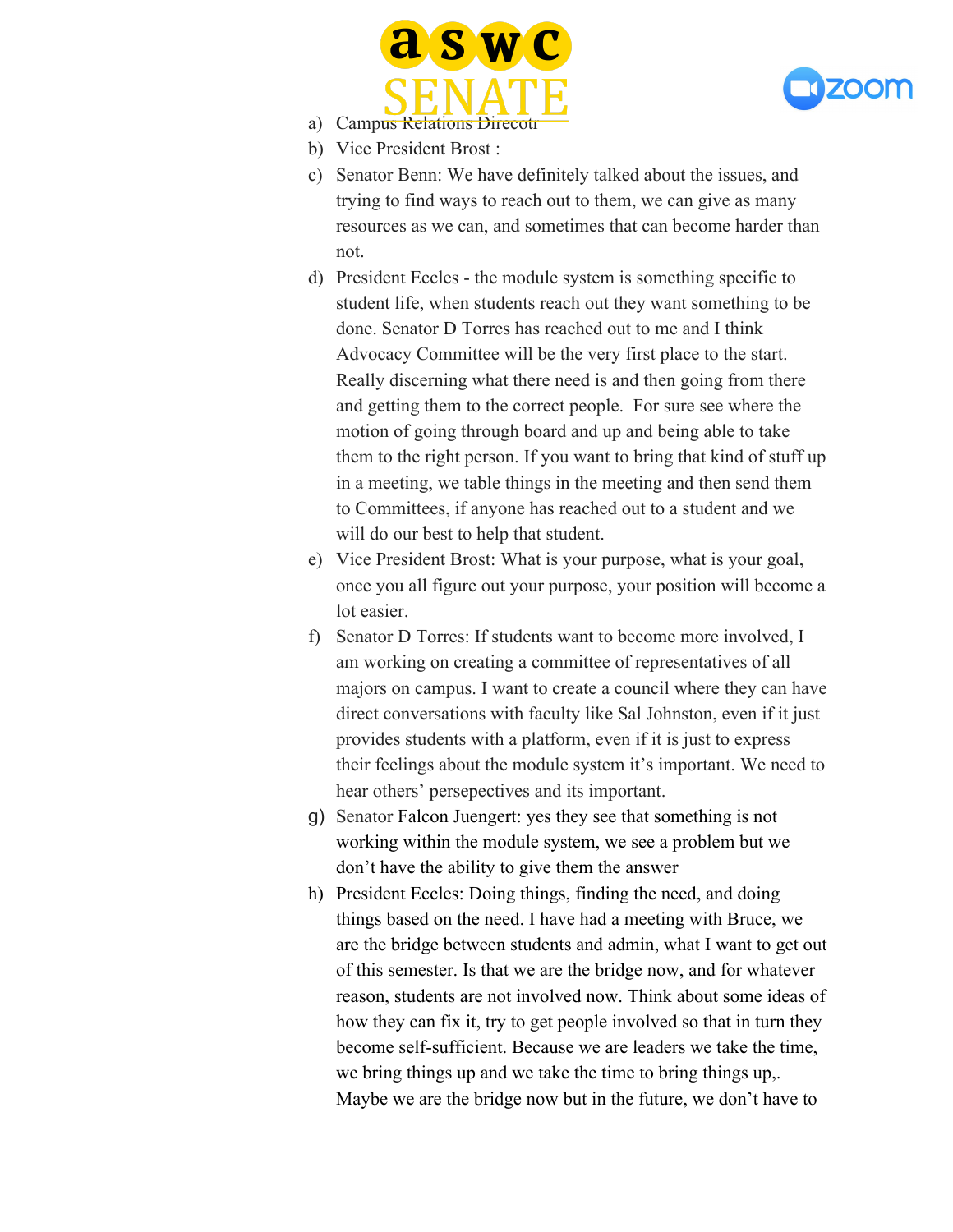



be. I hope we see more people in Public Voice more often, and that if your struggling rhea out to your pod leaders, and let us know we are here to help you.

- i) VIce President Brost; things are going to be bigger than you and thats okay, you dont have the answer, and thats okay, theres nothing wrong with that. IT shows that you know how to do it more because your willing to do go out and do that.
- j) Senator Falcone Juengert: Do you have any ways other than social media to reach out to your students.
- k) President Eccles: I think it's really tough to find something else to reach out to them, I find it more influential for social media, and even if it doesn't work its a learning ability.
- l) VP Brost: student body social media, in order to be apart of an event you had to be following, in order for the event you can keep them in the loop, and where this would be dedicated to students' body representatives.
- m) Senator Benn: Hearing someone voice, Here is my number and you can call me, my constituent reached out to me through the cell and hearing the ability to work my constituent personally really helped.
- n) Senator Armstrong: I was going to do a contact me ability with my poet's email, and google voice. I looking into that if you are interested as well.
- o) Senator Magana: I recently sent out an email to res: life, Snapchat to communicate with students, and creating a survey for students to get out there.
- p) Senator Garrison: Don't be afraid to reach out to the media orgs, that's our jobs on campus, contact the QC, if you want to put am AD out let us know, if you have any questions contact me and I can steer you in the right direction
- q) President Eccles: Senators usually have to have office hours, and push hey I'm going to have office hours and use your pod members to help you.
- r) Vice President Brost: Don't be afraid to link up and do things together,

### **B. Committee Reports**

# **C. Administrative –***Vice President Brost*

1. Administrative Committee met on Monday for the first time! We discussed our plans for the following year. With the help of Sec.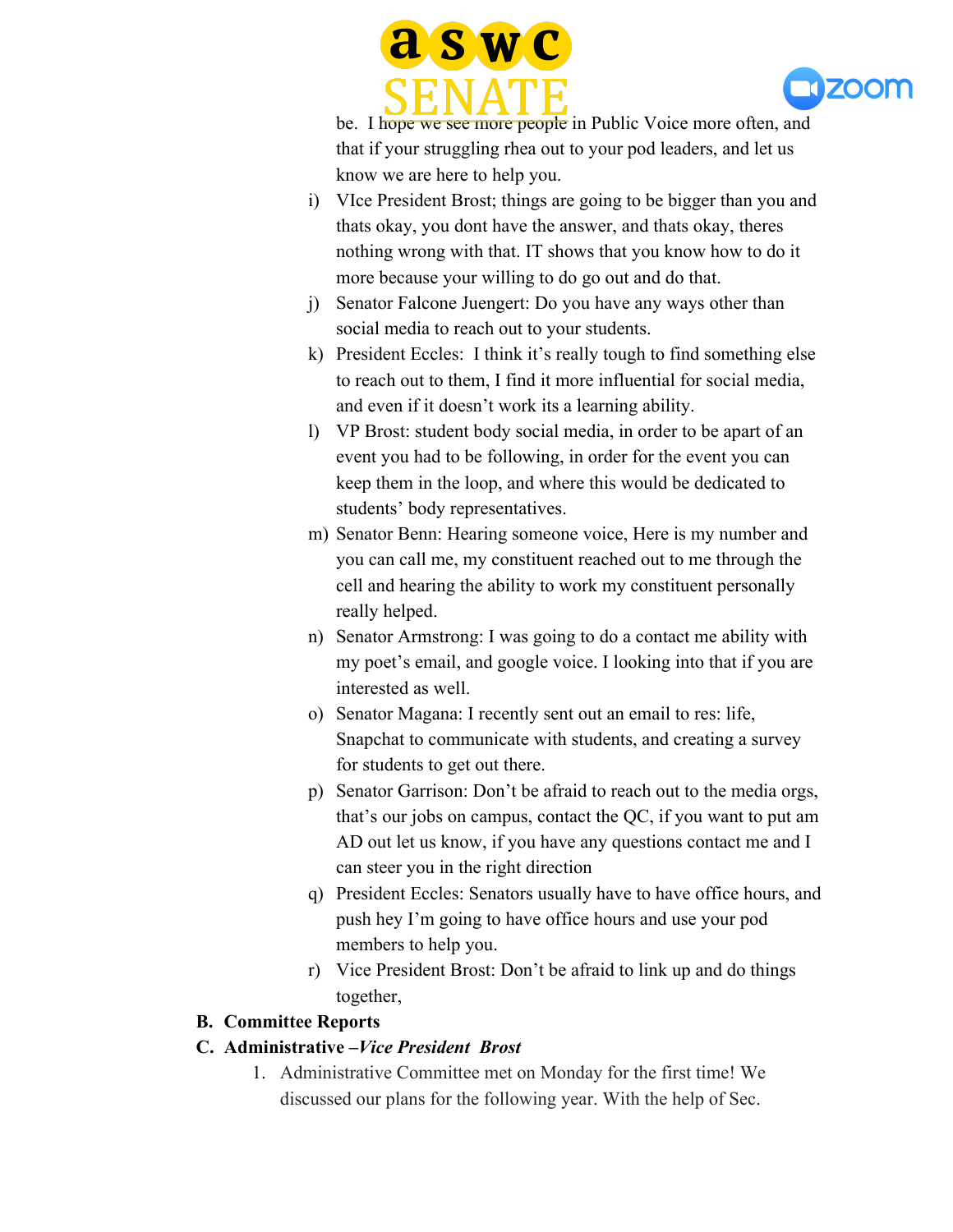



Beasley, we will be rewriting the constitution. It is very outdated. We will also be looking into working with the library on archiving Senate bills, initiatives, minutes, etc. When we switched to Engage from OrgSync, the Senate lost a lot of its important documents. Also, with Engage not everyone has access to all of the past minutes, bills, etc., or students don't know how to access them. So, hopefully with help of the library, archiving through them would help save all Senate documents no matter what platform the school switches to and it would be an easy way for students/Senators to access past bills, minutes, etc. --

#### **D. Budget-** *Treasurer Estrada*

### 1. **Budget Committee:**

The budget committee will meet on Wednesday's from 12:30-1:30 pm on zoom.

#### **Budget Requests:**

N/A

### **Updates**:

E-Sports club got funded \$300 for their online welcome back tournament **Pending:**

I need to file every senator's stipends for the 3.5 months' worth of work and they should be done soon

### **E. Campus Relations-** *Director Royster*

- 1. Good Evening Everyone, So I hope you are all having an amazing week so far, and if not please remember that there is always tomorrow and there is always going to be time to grow. Please take time for yourself as we are in the 4 weeks of this first module. So whether it be midterms or anything in between please make sure you are using your time management skills and excelling at your best. Now to my updates, everyone's packages were mailed out yesterday or at least given to the post office. I have everyone's tracking number, so if you do not already have that I will get that to you by the end of today if not tomorrow, though all packages are due to be delivered October 1st. We have had 3 people interested in Campus Relations in caping out tonight to be the latest you can enter for input on the meeting time, anytime after tonight you would just have to see if the time works for you. With that, I am brainstorming ways that we can possibly do a Meet the Senator Luncheon kind of thing for the end of October, and possibly team up with the OSE Other than that's all I have.
- **F. Elections-** *Secretary Ross*

1.

**G. Program Board –** *Director Robinson*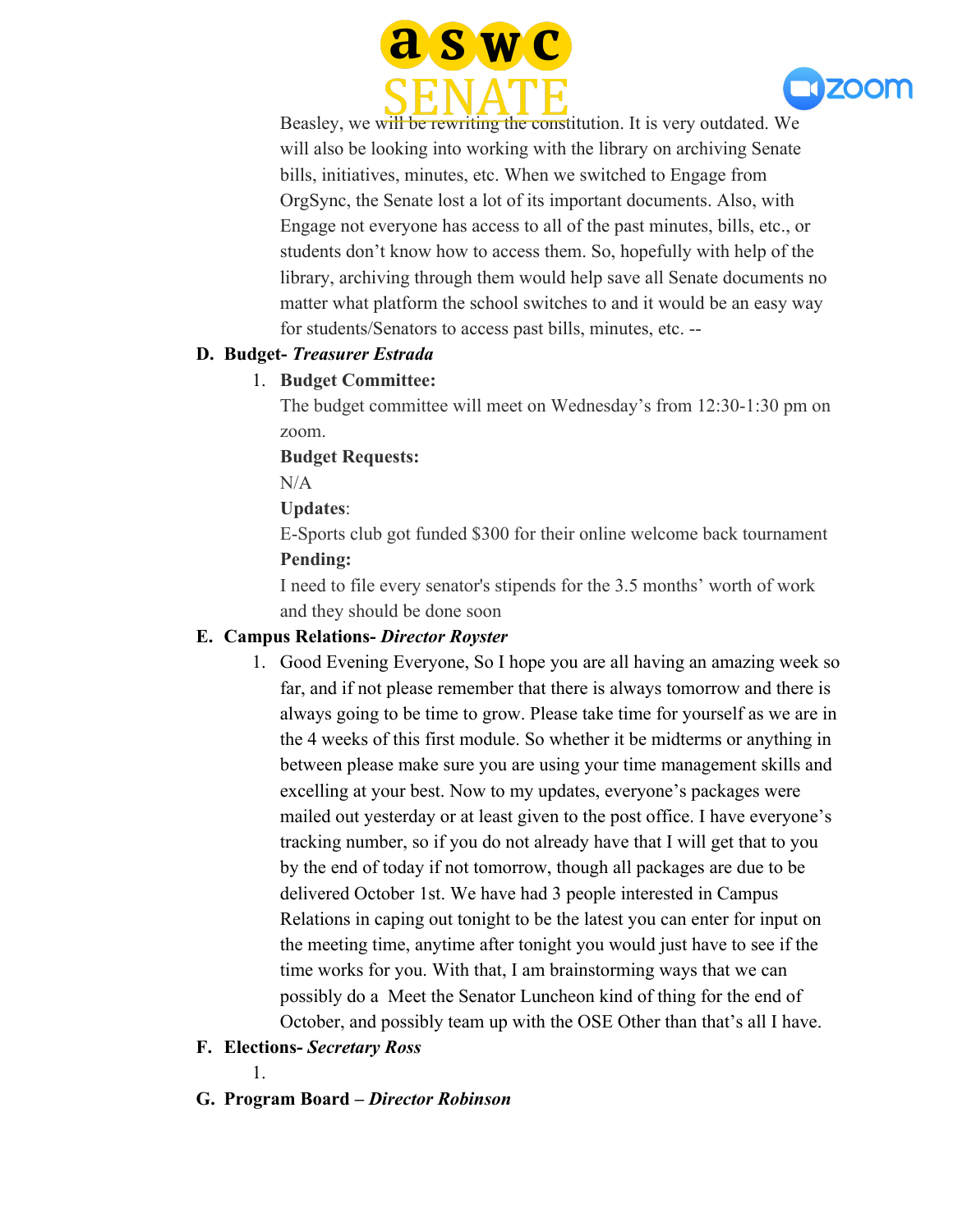



1. • Welcome Back Week events are happening right now Motivation Monday, TikTok Tuesday, Wear a Mask Wednesday, Lit Lotería Thursday, and Style Swap Friday.

We're already planning our monthly care packages (we are finalizing October's care package at the moment)

We're planning on having weekly movie nights on the weekend, but that's still in the works

### **H. Advocacy-** *President Eccles*

1. The advocacy committee will be meeting on Thursdays from 4:30 - 5:30 pm (pst).

Meeting with Bruce is now restarted.

No other updates but our first meeting will be this Thursday.

### **I. Culinary-**

1.

# **J. Student Feedback Committee Sen Armstrong and Senator Benn**

1. I want to ensure that we are a voice for WC students, we are planning on having a town hall next Thursday at 5:00 pm. Planning on advertising for that. We have more plans for incentives, and how to have students engage with us, if you have any questions about that please let me know.

# **K. Student Finance Committee-** *Tres. Estrada*

1. So far what I have planned is meeting with all the club treasurer's monthly. So for example I would meet with 8-9 each week and help them with anything such as how to file a budget request, managing finances, etc. I need to still structure this committee to its entirety and as soon as I get it up and running I will let you all know.

# **L. Environmental-** *Senator Golden*

1. Hi everyone, the environmental committee held our first meeting last Friday and it was great to see some familiar faces. Future meetings will be held every Thursday at 12:30 pm PST with a recurring zoom link that will be posted on ASWC social media as well as the environmental committee's social media, so please get the word out if you can. Also, if anyone is interested in joining please don't hesitate to email me at  $n$ golden@poets.whittier.edu, especially if the meeting time doesn't work for you but you would still like to be involved. We also created an Instagram and Twitter that you can follow  $@$  aswc\_enviro to check out our upcoming posts.

Thank you, hope ya'll are staying safe.